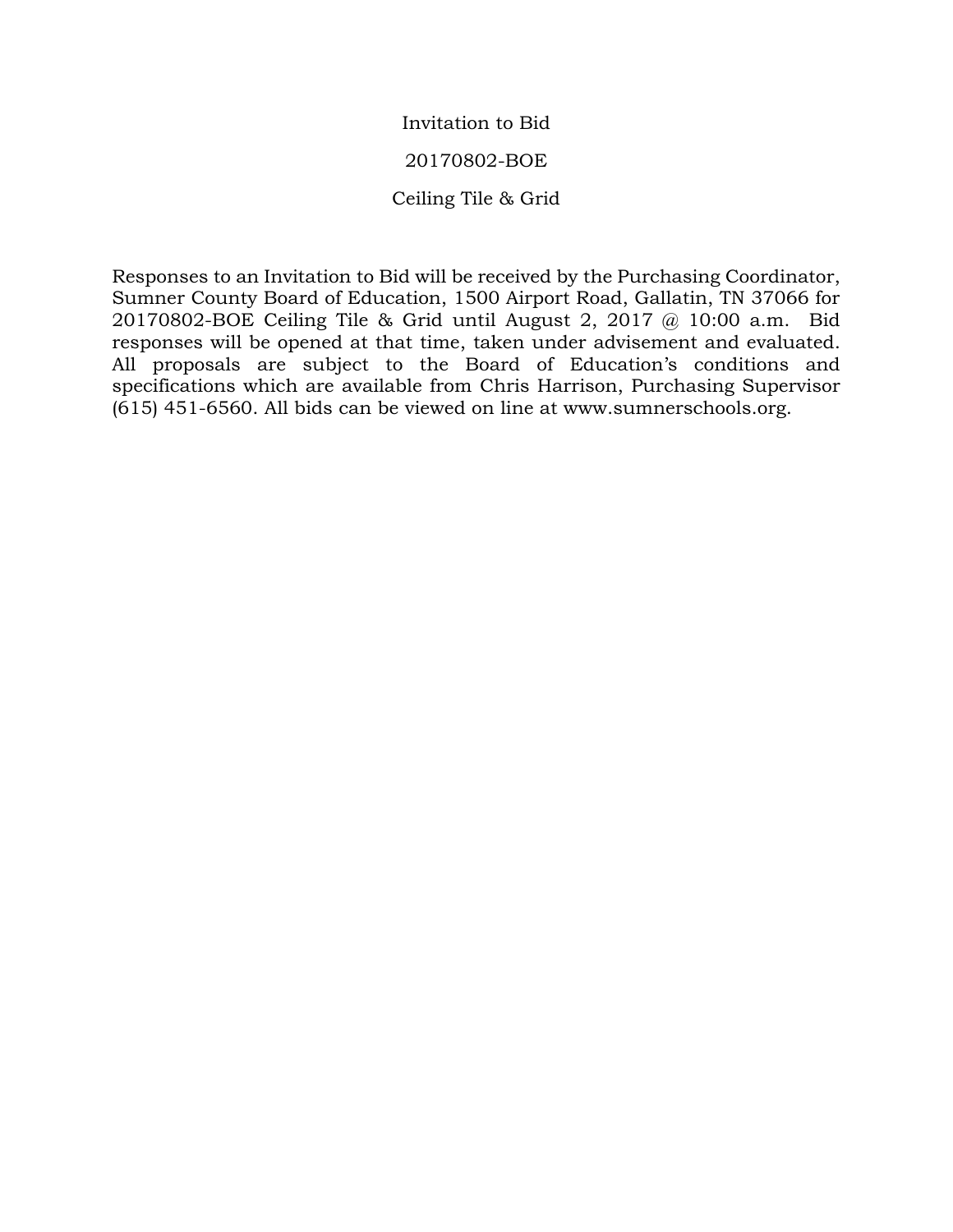## **NOTICE TO RESPONDENTS**

Responses to an Invitation to Bid will be received by the Purchasing Coordinator in the SUPPORT SERVICE FACILITY CONFERENCE ROOM, Sumner County Board of Education, 1500 Airport Road Gallatin, TN 37066. They will be received until **10:00 A.M. Local Time August 2, 2017** for **20170802-BOE Ceiling Tile & Grid**, at which time the responses will be opened, taken under advisement and evaluated. *BIDS WILL BE POSTED ON www.sumnerschools.org*

**GENERAL REQUIREMENTS AND CONDITIONS**

-------------------------------------------------------------------------------------------------------------------------------

- 1. The Sumner County Board of Education reserves the right to accept or reject any and/or all responses in whole or in part, and to waive informalities therein.
- 2. Any responses received after the scheduled closing time for the receipt for responses will not be considered.
- 3. If a mistake is discovered after the responses are received, only the Sumner County Board of Education may allow the respondent to withdraw the entire response.
- 4. Partial payments will not be approved unless justification for such payment can be shown. Terms will be net 30 days.
- 5. Payment will not be made until the said **20170802-BOE Ceiling Tile & Grid** are inspected and approved as meeting all specifications by persons appointed by the Sumner County Board of Education.
- 6. Responses submitted must be in a sealed envelope and marked on the outside as follows: **RESPONSE: 20170802-BOE Ceiling Tile & Grid DEADLINE: August 2, 2017 @ 10:00 a.m. Local Time**
- 7. Facsimile responses will not be considered.
- 8. If a successful bidder violates any terms of their bid, the contract, school board policy or any law they may be disqualified from bidding for a period of two years for minor violations or longer for major violations. Bids from disqualified bidders will not be accepted during the period of disqualification.
- 9. Prices quoted on the response (if any) are to be considered firm and binding until the said **20170802-BOE Ceiling Tile & Grid** are in the possession of the Sumner County Board of Education.
- 10. No purchase or contract is authorized or valid until the issuance of a Board Purchase Order in accordance with Board Policy. No Board Employee is authorized to purchase equipment, supplies or services prior to the issuance of such a Purchase Order.
- 11. Any deviation from these stated terms, specifications and conditions must be coordinated with and approved in writing by the Purchasing Coordinator, Chris Harrison (615) 451-6560.
- 12. All bids that exceed \$25,000 must have the Company Name, License Number, Expiration Date thereof and License Classification of Contractor listed on outside of sealed envelope. As required by State of Tennessee Code Annotated 62-6-119.
- 13. The awarded bidder will be required to post a performance and payment bond in the amount of 25% of the contract price if it exceeds \$100,000 as stated by State of Tennessee Code Annotated 12-4-201.
- 14. If the project cost is in excess of \$25,000 a performance bond must be secured by the requesting party in an amount equal to the market improvement value.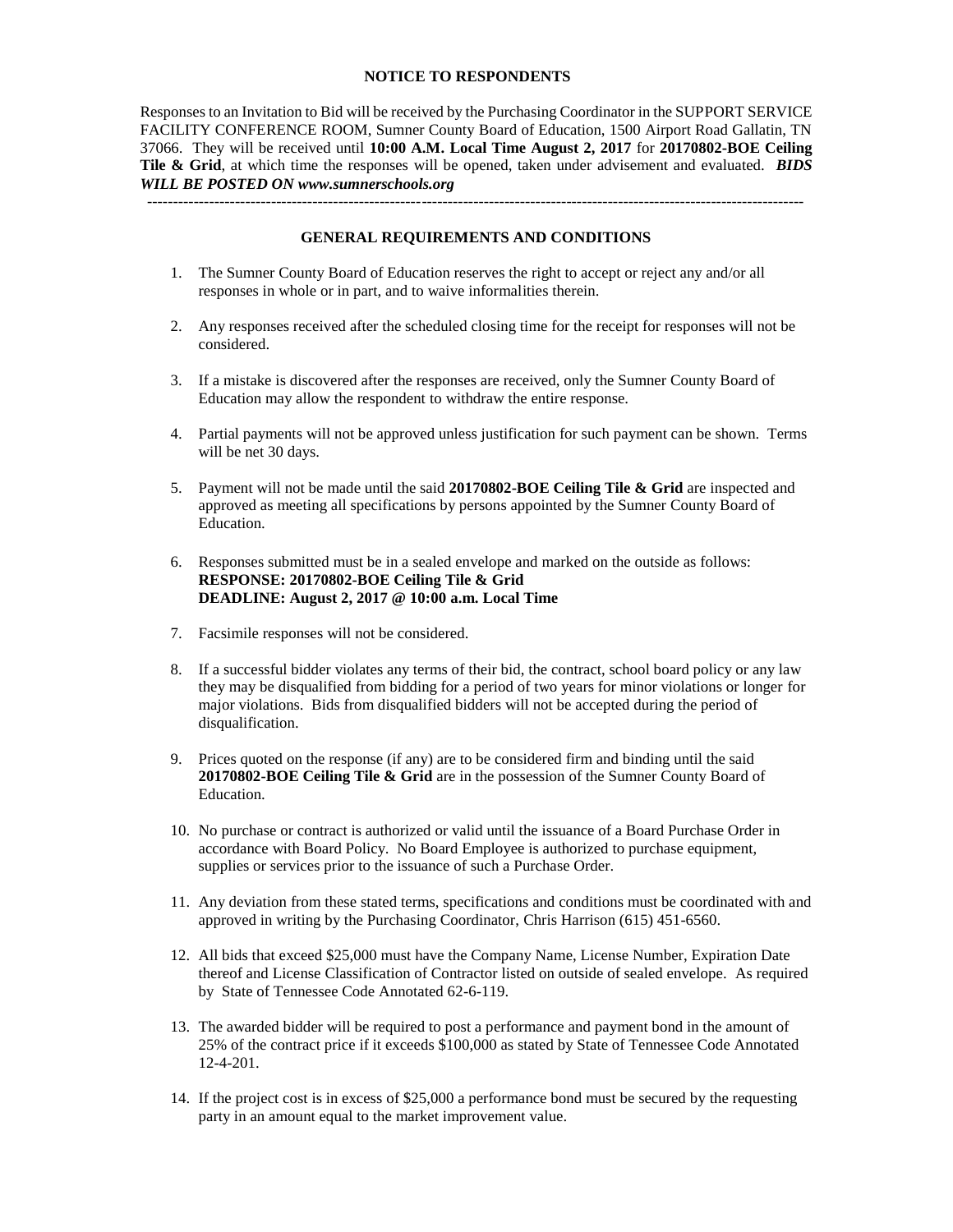## **20170802-BOE Ceiling Tile & Grid**

The Sumner County Board of Education, herein known as "School System", is soliciting bids for ceiling tile and grid. All vendors are required to include the cost of shipping to the School System Maintenance Department, 1500 Airport Rd., Gallatin, TN 37066 in the price of the material. Prices are to be firm and valid from July 1, 2017 – June 30, 2018. Refer to the following specifications:

## **CEILING TILE**

|                                                                           | Sq. Ft. / carton | Price / carton |
|---------------------------------------------------------------------------|------------------|----------------|
| USG #2110 Radar - Square Edge<br>$2' \times 2' \times 5/8''$              |                  | $\zeta$        |
| USG #2115 Radar - Square Edge - Fire Rated<br>$2' \times 2' \times 5/8''$ |                  | $\zeta$        |
| USG #2310 Radar - Square Edge<br>$2' \times 4' \times 5/8''$              |                  | $\sharp$       |
| USG #2315 Radar - Square Edge - Fire Rated<br>$2' \times 4' \times 5/8''$ |                  | $\sharp$       |
| USG #7000G - Nubby Premier - Square Edge<br>$2' \times 2' \times 3/4''$   |                  | $\zeta$        |
| <b>CEILING GRID</b>                                                       | Pieces / carton  | Price / carton |
| USG Donn DXL24-050N - 12' Main Tee                                        |                  | $\frac{1}{2}$  |
| USG Donn DXL216-050N - 2' Cross Tee                                       |                  | $\zeta$        |
| USG Donn DX422-050N - 4' Cross Tee                                        |                  | $\sharp$       |
| USG M7-050 - Wall Mold                                                    |                  |                |
| 12 gauge - Hanger Wire                                                    |                  | \$             |

Questions regarding the specifications are to be directed to Tony Lyles (Maintenance Department) at tony.lyles@sumnerschools.org.

\_\_\_\_\_\_\_\_\_\_\_\_\_\_\_\_\_\_\_\_\_\_\_\_\_\_\_\_\_\_\_\_\_\_\_\_\_\_\_\_\_\_\_\_\_\_ \_\_\_\_\_\_\_\_\_\_\_\_\_\_\_\_\_\_\_\_

Company Name **Date** Date **Date**